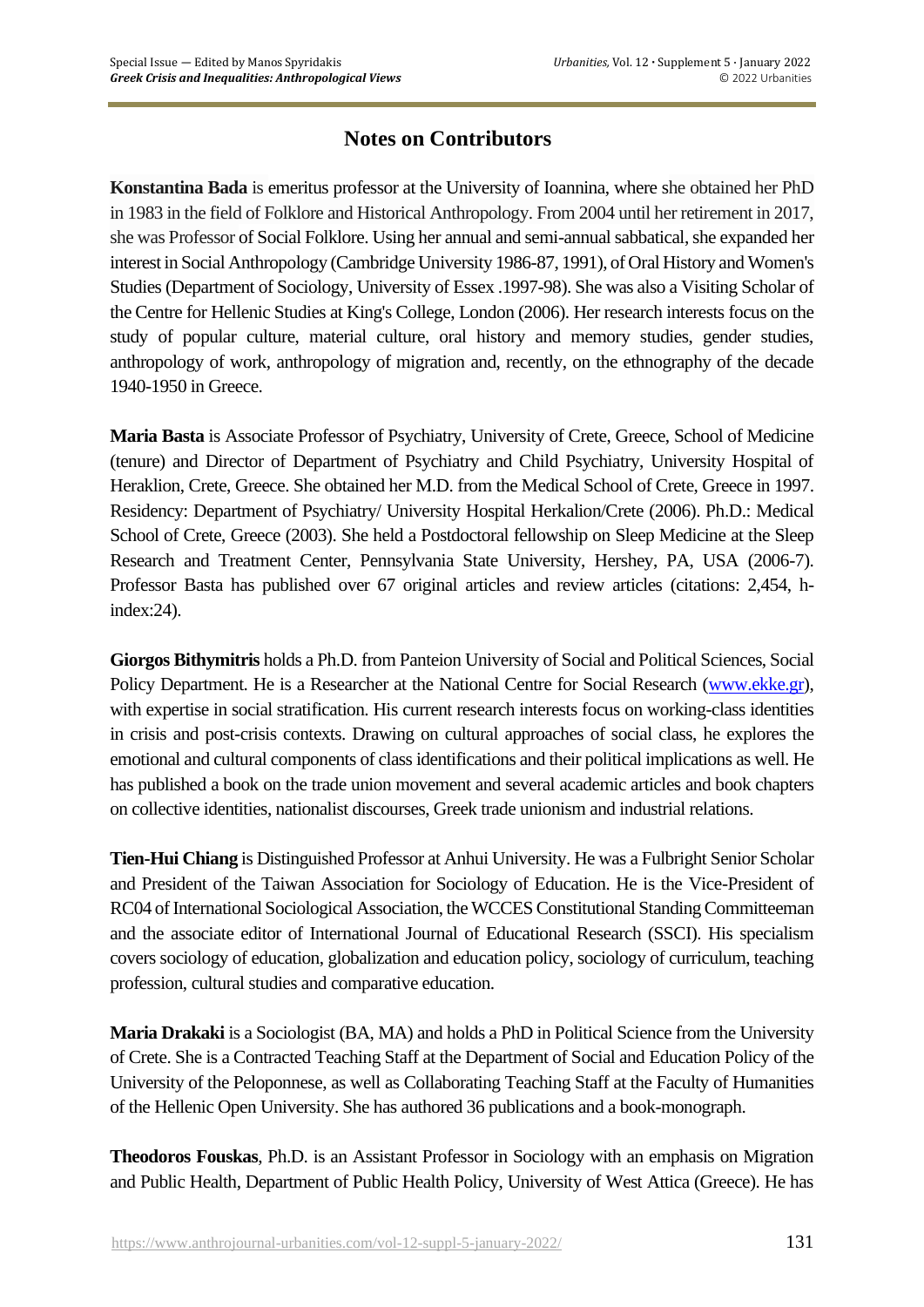taught sociology of migration, migration policy and integration policies, and health of moving populations in many institutions. Dr Fouskas has published extensively on migration, migrant health, precarious employment, access to healthcare, social integration and exclusion. Since 2005, he has participated in many research programmes on migrants, refugees and other vulnerable groups.

**Dimitris Giannakopoulos** is a PhD candidate at the University of Ioannina. His research focuses on rural informality, moralities and understandings of citizenship in times of crises. He is author of collective-volume chapters and scientific journal papers in Greek and in English.

**Panayiotis Gouveris** obtained his Ph. D. in Social Anthropology from the University of the Peloponnese. He is a special education teacher in the Social Welfare Centre of Central Macedonia. He studied Pedagogical and Educational Sciences at the University of Thessaly as a bursar of the State Scholarship Foundation. His research interests focus on domestic abuse, social policy and the anthropology of health. He is a member of the Greek Society of Playwrights.

**George Koulierakis** is Associate Professor at the University of West Attica, Greece. Dr Koulierakis has 26 years of postgraduate teaching experience in Health Psychology and Methodology. He has contributed to numerous conferences and has produced a significant number of peer-reviewed publications. Dr Koulierakis has coordinated EU-funded projects. His interests are determinants of health behaviours, health literacy, behavioural economics and migration.

**George Kouzas** is Assistant Professor at the University of Athens, where he studied Philology and Folklore. His Doctoral thesis addressed urban folklore and urban ethnography with particular reference to beggary in today's Athens. He has worked in research programmes at the University of Athens and the Panteion University, in relation to work, immigration and social marginalization. He has published articles in Greek and foreign journals. He has worked as a post-doctoral researcher at the University of Athens (2015-2016) and at Democritus University of Thrace (2016-2019), and has taught at the University of the Peloponnese and at Democritus University of Thrace.

**Maria Panteleou** obtained her Ph.D. in Social Anthropology from the University of the Aegean. Her current research examines various forms of mobility of Albanian immigrants, such as external, internal, multi-sited, cross-border and imaginary, and investigates how they organize and are organized through labour and kinship in Greece and in Albania from the 1990s to the 2010s. Her academic profile, with conferences presentations and publications, is available at <https://aegean.academia.edu/MariaPanteleou>

**Orestis Papadopoulos** is Senior Lecturer in Employment Relations Human Resource Management at Manchester Metropolitan University. He obtained his Ph.D. on youth unemployment in Greece and Ireland from Warwick University in 2014. His research interests include comparative employment relations, work in the service economy, trade unions, vocational training, youth unemployment and precarious employment. Dr Papadopoulos has published in peer reviewed journals such as Economic and Industrial Democracy, European Journal of Industrial Relations, and Industrial Relations Journal. His monograph on precarious employment in Europe was published by Elsevier in 2018. His research